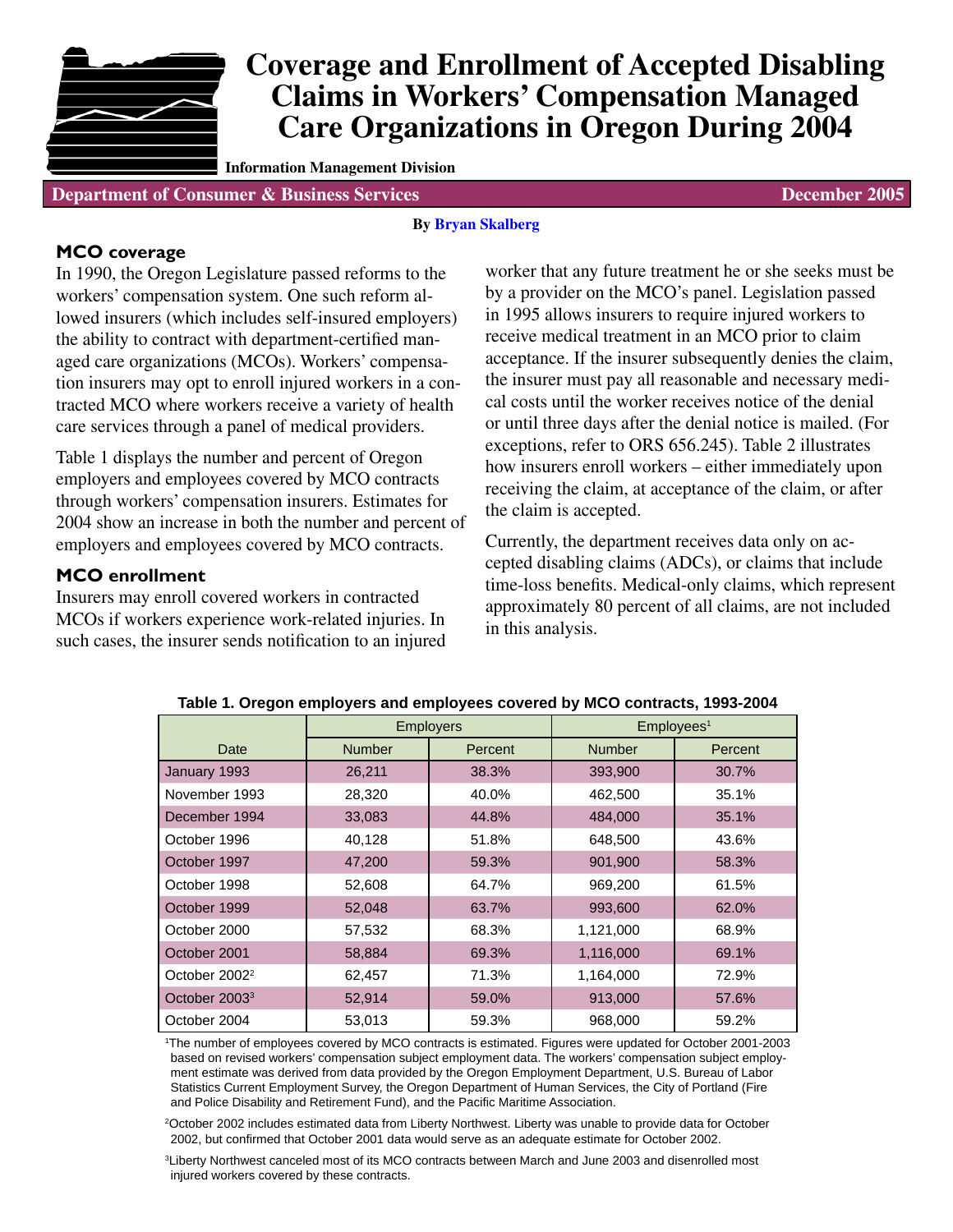# **MCO enrollment by insurer**

Figure 1 displays the percentage of ADCs enrolled in MCOs by type of insurer. In 2004, 41 percent of ADCs were enrolled in MCOs, representing the highest percentage since enrollment data collection began in 1998.

# *SAIF*

Since 1998, SAIF Corp. has enrolled more than twothirds of their ADCs each year. In 2004, SAIF's enrolled rate was 70 percent, unchanged from 2003.

#### *Private insurers*

Private insurers continue to have the lowest rate of MCO enrollment in the Oregon workers' compensation system. In 2004, private insurers enrolled 10 percent of ADCs, the second lowest rate of enrollment since 1998. The lowest rate occurred in 2003, when enrollment was only 8 percent.

Among private insurers, American Home Assurance Co. enrolled the most claims (177) in 2004, followed closely by ACE American Insurance Co. (167). Both insurers enrolled nearly all of their ADCs in the Providence MCO.

Liberty Northwest Insurance Corp. had more ADCs than any other private insurer in 2004 (3,270), but only enrolled 63 claims (2 percent). In 2003, Liberty Mutual companies canceled all but one MCO contract (OHSU Workcomp) and disenrolled injured workers previously covered by other contracts.

#### *Self-insured employers*

MCO enrollment by self-insured employers continued an upward trend in 2004. Nearly one-third (31 percent) of all ADCs for self-insured employers were enrolled in MCOs in 2004.



**Figure 1. Percentage of accepted disabling claims enrolled in managed care by type of insurer**

**Table 2. Percentage of claimants enrolled according to claim acceptance date, calendar years 2003 and 2004**

|                        | Enrollment occurred         |       |                  |       |                     |      |  |  |  |  |  |
|------------------------|-----------------------------|-------|------------------|-------|---------------------|------|--|--|--|--|--|
|                        | <b>Before</b><br>acceptance |       | At<br>acceptance |       | After<br>acceptance |      |  |  |  |  |  |
| Type of Insurer        | 2003                        | 2004  | 2003             | 2004  | 2003                | 2004 |  |  |  |  |  |
| SAIF Corp.             | 6.2%                        | 7.3%  | 92.2%            | 90.8% | 1.7%                | 1.8% |  |  |  |  |  |
| Private insurers       | 47.1%                       | 57.3% | 49.0%            | 39.8% | 3.9%                | 2.9% |  |  |  |  |  |
| Self-insured employers | 58.9%                       | 54.2% | 38.2%            | 43.5% | 2.9%                | 2.4% |  |  |  |  |  |
| All Insurers           | 17.0%                       | 18.2% | 81.1%            | 79.8% | 2.0%                | 2.0% |  |  |  |  |  |

Notes: For this table, "at acceptance" is an MCO enrollment date occurring within three days of the original acceptance date. This definition allows paperwork-processing time. Claims for which the department does not have original acceptance dates are excluded from the table.